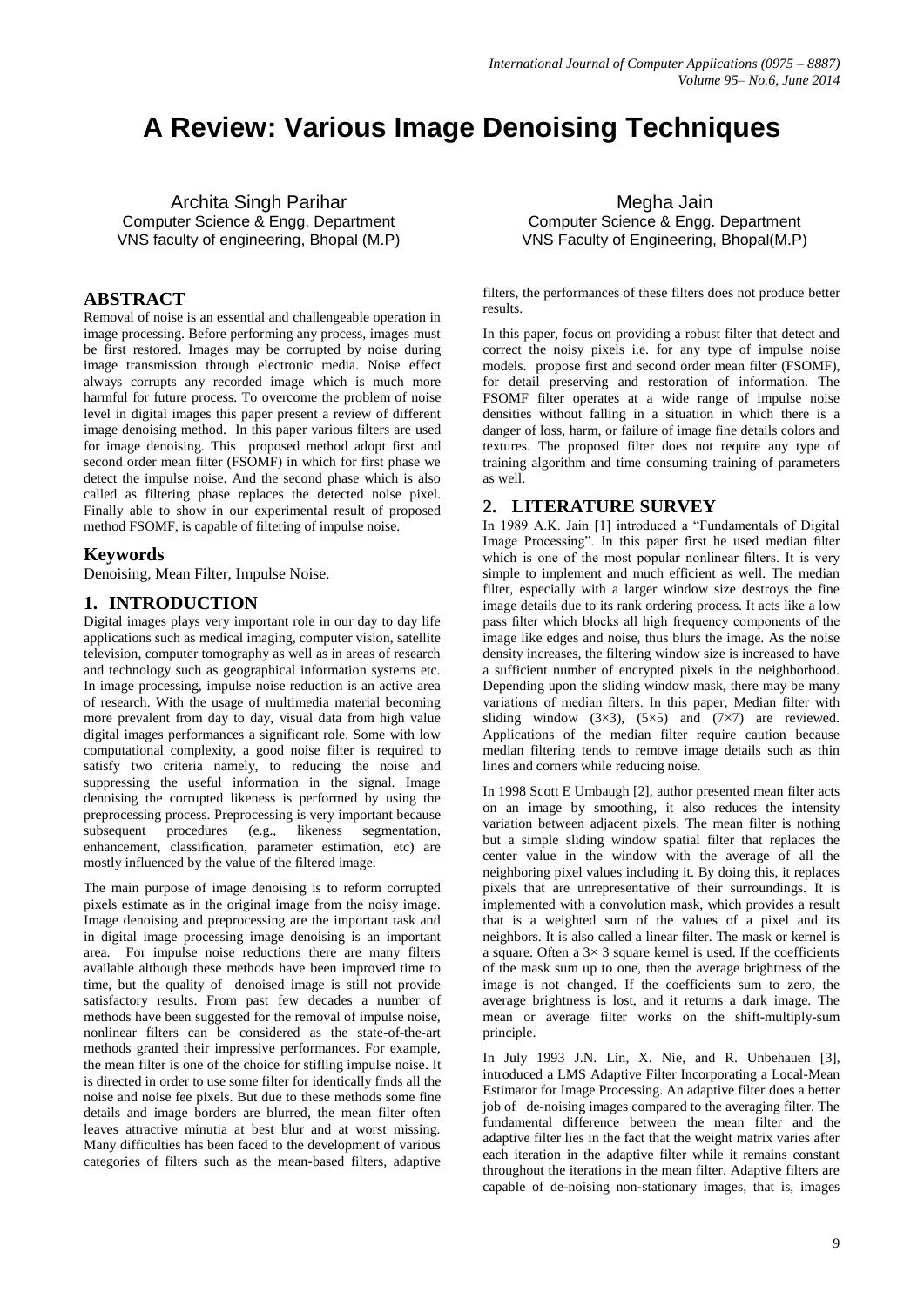In 2006, Krishnan Nallaperumal [4] presented a Selective Switching Median Filter (SSMF) for the Removal of Salt & Pepper Impulse Noise. In this paper, a new median based filtering algorithm is presented for the removal of impulse noise from digital images. A good analysis of the limitations of the top ranking median filters, the Progressive Switching Median Filter, PSMF and the Rank-order based Adaptive Median Filter, RAMF is made and are overcome very effectively by the proposed filter which cleans the impulse corruptions of a digital image in two distinct phases of impulse detection and impulse correction.

In 2007, Krishnan Nallaperumal [5] presented Switching Median Filter for Salt & Pepper Impulse Noise Reduction. An impulse detector which is proposed for switching median filter is based on the minimum absolute value of four convolutions obtained using one-dimensional Laplacian operators. The input image is first convolved with a set of convolution kernels are used, each of which is sensitive to edges in a different orientation. Then, the minimum absolute value of these four convolutions is used for impulse detection, which can be represented as: Similar to other impulse detection algorithms our impulse filter is developed by prior information on natural images, i.e., a noise-free image should be locally smoothly varying, and is separated by edges. The noise considered by this detection algorithm is only salt pepper impulsive noise.

In 2008 Deng Xiuqin [6], presented a new kind of weighted median filtering algorithm used for image Processin, Aimed at the excellence and shortcoming of the traditional median filtering algorithm, this paper proposed a adaptive weighted median filtering (AWMF) algorithm. This new algorithm first determines noise points in image through noise detection, then adjusts the size of filtering window adaptively according to number of noise points in window, the pixel points in the filtering window are grouped adaptively by certain rules and gives corresponding weight to each group of pixel points according to similar it, finally the noise detected are filtering treated by means of weighted median filtering algorithm.

In 2009, S. Balasubramanian [7], presented An Efficient Nonlinear Cascade Filtering Algorithm for Removal of High Density Salt and Pepper Noise in Image and Video sequence, in which an efficient non-linear cascade filter for the removal of high density salt and pepper noise in image and video is proposed. The proposed method consists of two stages to enhance the filtering. The first stage is the Decision based Median Filter (DMF), which is used to identify pixels likely to be contaminated by salt and pepper noise and replaces them by the median value. The second stage is the Unsymmetrical Trimmed Filter, either Mean Filter (UTMF) or Midpoint Filter (UTMP) which is used to trim the noisy pixels in an unsymmetrical manner and processes with the remaining pixels [18].

In 2009 S.Esakkirajan [8] presented, an improved version of DBA, it is used to avoid streaks in images that usually occur in DBA due to repeated replacement of the noisy pixel with neighborhood pixels. In case of MDBA noisy pixels are replaced by the median of unsymmetric trimmed output. Drawback of MDBA is that under high noise densities the pixels could be all 0's or all 255's or a combination of both 0 and 255. Replacement with trimmed median value is not possible.

In 2010 K. Aiswarya [9] proposed an efficient algorithm for the removal of high density salt and pepper noise in images and videos, in Second Int. Conf. Computer Modeling and Simulation. To overcome the above drawback, Decision Based Algorithm (DBA) is proposed. In this, image is de-noised by using a 3x3 window. If the processing pixel value is 0 or 255 it is processed or else it is left unchanged. At high noise density the median value will be 0 or 255 which is noisy. In such case, neighboring pixel is used for replacement. This repeated replacement of neighboring pixel produces streaking effect.

In 2013 T.SunilKumar [10], proposed a Removal of high density impulse noise through modified non-linear filter. Various filters are discussed in this paper for removal of noise from gray scale and color images. The values for the comparison of different filters are taken from this paper as a reference. In this method the noisy pixel are replaced by trimmed median value when other pixel are not all 0's or 255's. But if the all the pixel value are  $0$  or 255 then this method increases the window size and then trimmed median value is calculated and noisy pixel is replaced.

In 2012 Ashwni kumar [11] First Order Neighborhood decision based Median filter The idea behind a trimmed filter is to reject the noisy pixel of the selected 3x 3 window. Alpha Trimmed Mean Filtering (ATMF) is a symmetrical filter where the trimming is symmetric at either end. In this procedure, even the uncorrupted pixels are also trimmed. Alpha-trimmed mean filter is a window fitter of nonlinear class, by its nature is hybrid of the mean and median filters. The basic idea behind the filter is for any element of the signal (image) look at its neighborhood, discard the most atypical elements and calculate mean value using the rest of them. Alpha you can see in the name of the filter is indeed parameter responsible for the number of trimmed elements.

### **3. PROBLEM STATEMENT**

After studying above literature we have find that various filter have been already developed in this area. We will focus our attention on first and second order mean filter, in which we will work on gray as well as color images.

## **4. FOSMF ALGORITHM:**

**Step 1:** First we take an initial gray/colour image and apply on it fixed valued impulses noise. Let this colour image is Y.

**Step 2:** In the second step we will divide the noisy image into 2D image of RGB format. By considering Red, Green and Blue component pixels separately for checking noise.

**Step 3:** Now in third step the red pixel is read and processed by using the following steps:-

**Step 3.1:** Firstly check whether the pixels are between 0 to 255 ranges or not, here two cases are generated.

 $X(i,i) = 0 < 1(i,i) < 255$  condition true follow Case1

 $X(i,j) \neq 0 < 1(i,j) < 255$  condition true follow Case 2

Where  $X(i,j)$  is the image size and  $1(i,j)$  all image targeted pixels.

**Case 1-** If Pixels are between  $0 < 1(i,j) < 255$  then, they are noise free and move to restore the image.

**Case 2-** If the pixel does not lie in the range then they are moved to step 3.2.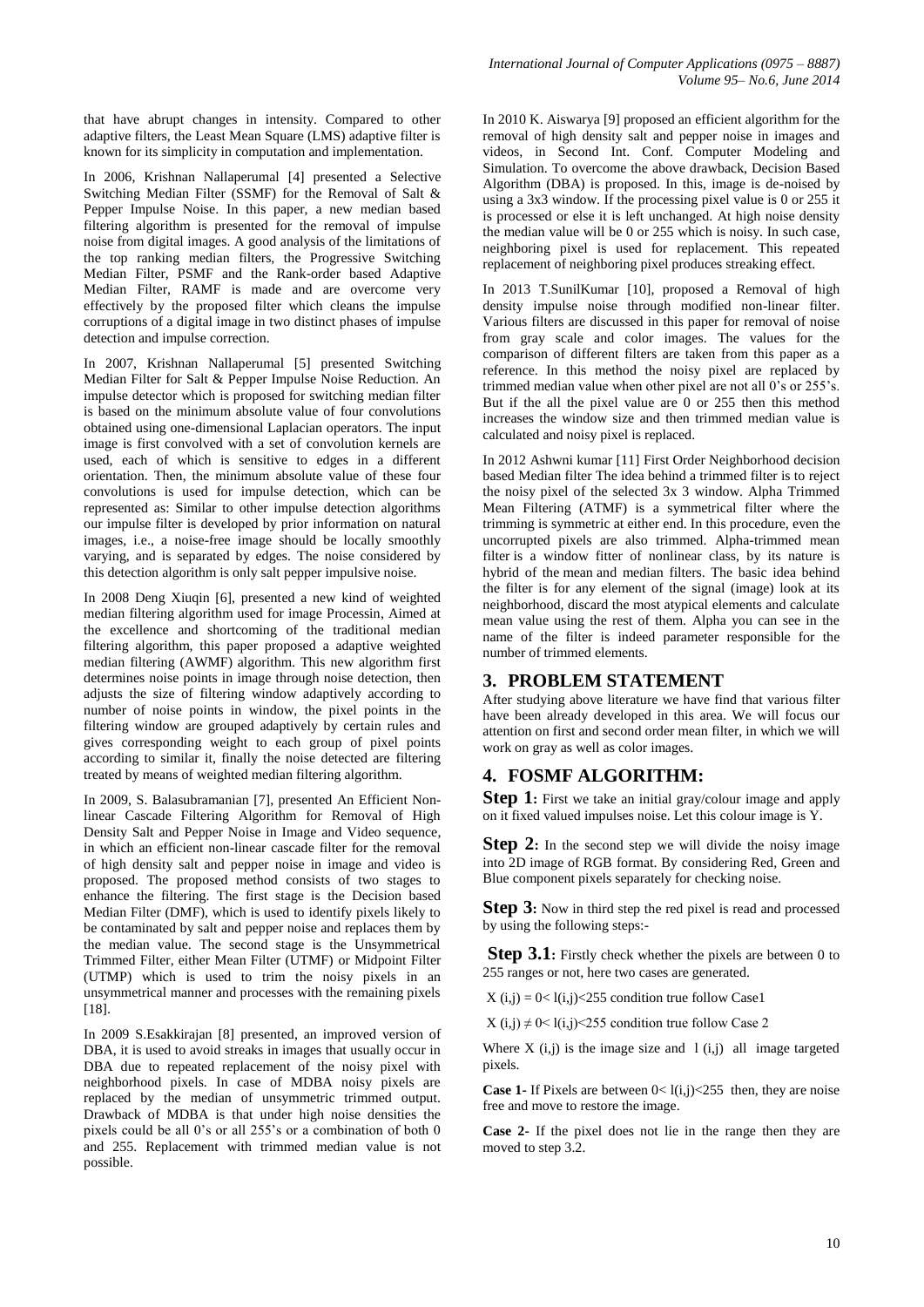**Step 3.2:** In the second step we will work on noisy pixel of step3.1 now select a window  $W(i, j)$  of size 3 x 3 of image and subtract centre pixel value from remaining pixels which is known as first oredr difference. Assume that the targeted noisy pixels are X (i,j), that is processed in the next step. Also we can use second arder difference for detection of corrupted pixel.

**Step 3.3:** If the preferred window contains not all elements as 0's and 255's and if any difference is greater than predefined threshold. Then remove all the 0's and 255's from the window, and send to restore the image. Now find the mean of the remaining pixels. Replace  $X(i,j)$  with the mean value. This noised removed image restores in de-noised image at the last step.

**Step 4:** Repeat steps 3.1to 3.3 green and blue pixels and green pixels the noisy pixel are represented by  $m(i,j)$  and for blue the noisy pixel are represented by  $n(i,j)$ . Also the restored image is represented by  $Y(i,j)$  and  $Z(i,j)$  respectively.

**Step 5:** Whole process is performed until all pixels red, green and blue in the whole image are processed. And finally the de-noised images are joined to get the final de-noised image.

These steps we can present via flowchart for the proposed algorithm. Hence a better de-noised image is obtained with improved PSNR, minimum MSE and better IEF and also shows a better image with very low blurring and improved visual and human perception.

**Table 1: Comparison of PSNR values of different existing filters for Lena image:**

| De-Noising<br>Methods | Noise Density % |        |        |        |        |
|-----------------------|-----------------|--------|--------|--------|--------|
|                       | 10%             | 20%    | 30%    | 40%    | 50%    |
| MF [11]               | 28.493          | 25.754 | 21.846 | 18.407 | 14.734 |
| AMF $[11]$            | 21.984          | 21.929 | 21.473 | 21.473 | 20.654 |
| <b>DBA</b> [11]       | 36.756          | 33.260 | 30.565 | 28.260 | 26.284 |
| MDBA <sub>[11]</sub>  | 36.756          | 33.260 | 30.530 | 28.298 | 26.250 |
| MDBUTMF [11]          | 38.129          | 34.600 | 32.142 | 32.088 | 28.217 |

where Mean Square Error (MSE) and Peak Signal to Noise Ratio (PSNR) is given by equations below respectively:

$$
MSE = \frac{\sum_{i=1}^{m} \sum_{j=1}^{n} \{Y(i,j) - \hat{Y}(i,j)\}^{2}}{m \times n}
$$

$$
PSNR = 10\log_{10}\frac{(255)^2}{MSE}
$$

Where  $Y(i,j)$  is original image and  $Y(i,j)$  is reconstructed image.

#### **Flow Chart of Proposed Method:**



**Figure 1. Flow chart of image denoising**

#### **5. CONCLUSION**

FSOFM filter algorithm for effective removal of impulse noise is presented in this paper. This filter is able to suppress high density of impulse noise, at the same time preserving fine details, textures and edges. Extensive simulation results verify its excellent impulse detection and detail preservation abilities by attaining the highest PSNR and lowest MAE values across a wide range of noise densities. In addition, the relatively fast runtime and simplicity in implementation, both for monochrome and color images denoising, as compared to other state-of-the-art filters demonstrate the tremendous importance of the proposed FSOMF filter towards image applications in consumer electronic products.

#### **6. REFERENCES**

- [1] Anil K jain, *Fundamentals of Digital Image Processing.*  New Jersey: Prentice Hall, 1989.
- [2] Scott E Umbaugh, *Computer Vision and Image Processing*. New Jersey: Prentice Hall, 1998.
- [3] J.N. Lin, Nie X., and Unbehauen R.,"Two-Dimensional LMS Adaptive Filter Incorporating a Local-Mean Estimator for Image Processing," *IEEE Transactions on Circuits and Systems-II*., vol. 40, no. 7, pp. 417-428, July 1993.
- [4] Nellaperumal.K, Varghese.J, Saudia.S, R.K.Selvakumar, K.Krishnaveni and S.S.Vinsley, "Selective Switching Median Filter (SSMF) for the Removal of Salt & Pepper Impulse Noise," *Internatinal Conference on Wiresless and Optical Communications Networks,* pp. 5-10, 2006.